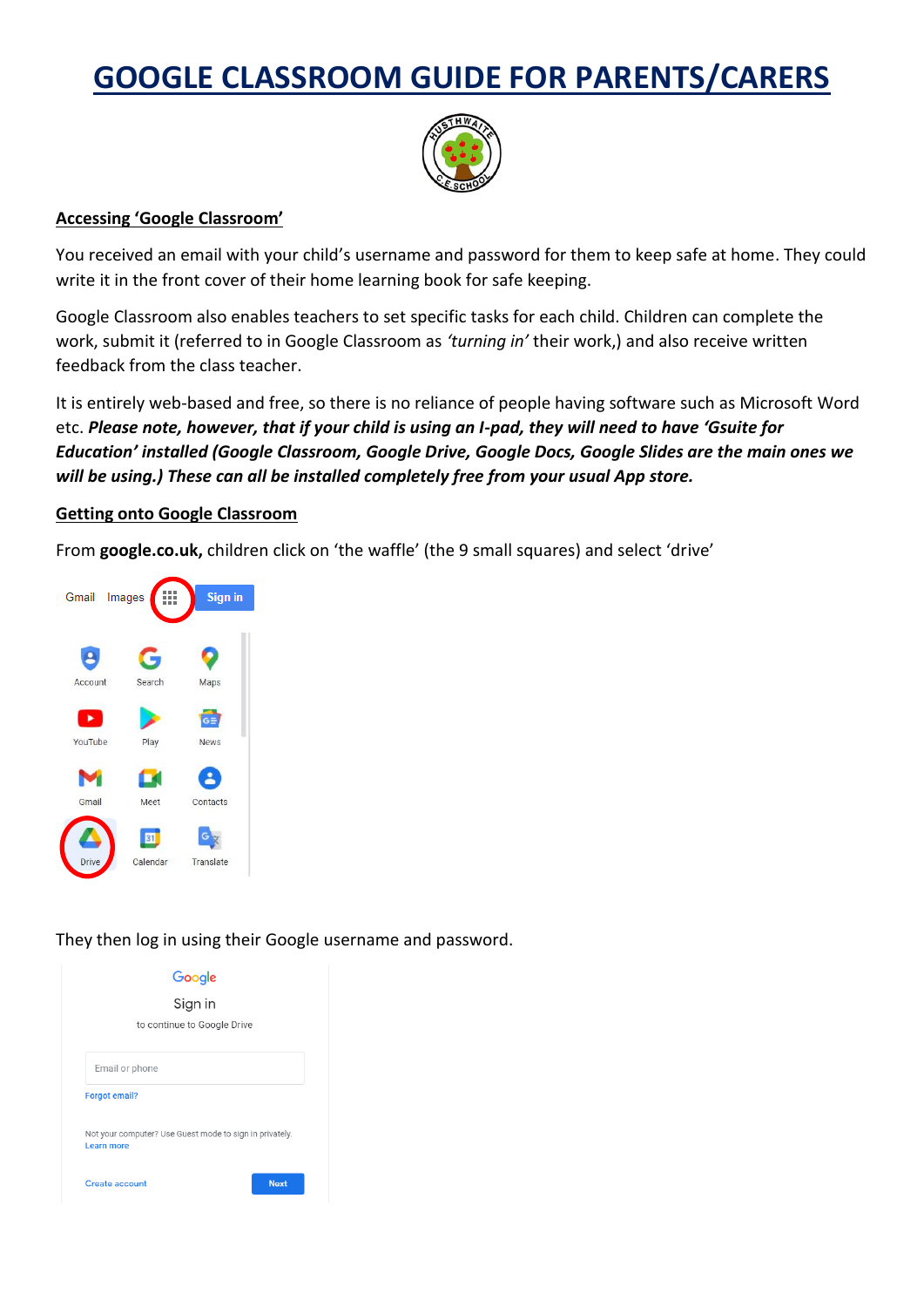From 'Drive,' the children can then click on the 'waffle' again, and will now be able to access the 'Classroom' app:



Then, you will see the classroom entry button, with your child's class name and their teacher's name. You may also see the title of any assignments due soon. Simply click on the class to enter.

Once in the Google Classroom page, you will see the 'Stream.' This is where messages can be left by the class teacher for all of the class to see. Any upcoming assignments and work to be completed, can also be found here.



## Beginning of the day and end of the day live sessions

Each day, there will be 2 live teaching sessions one at the beginning of the day when the teacher will go over the learning for the day, new concepts will be shared and modelled.

At the end of the day it is an opportunity to share and evaluate learning. Address any problems or misconceptions and celebrate all the children's work.

Additional small group / individual live sessions will also be taking place where required.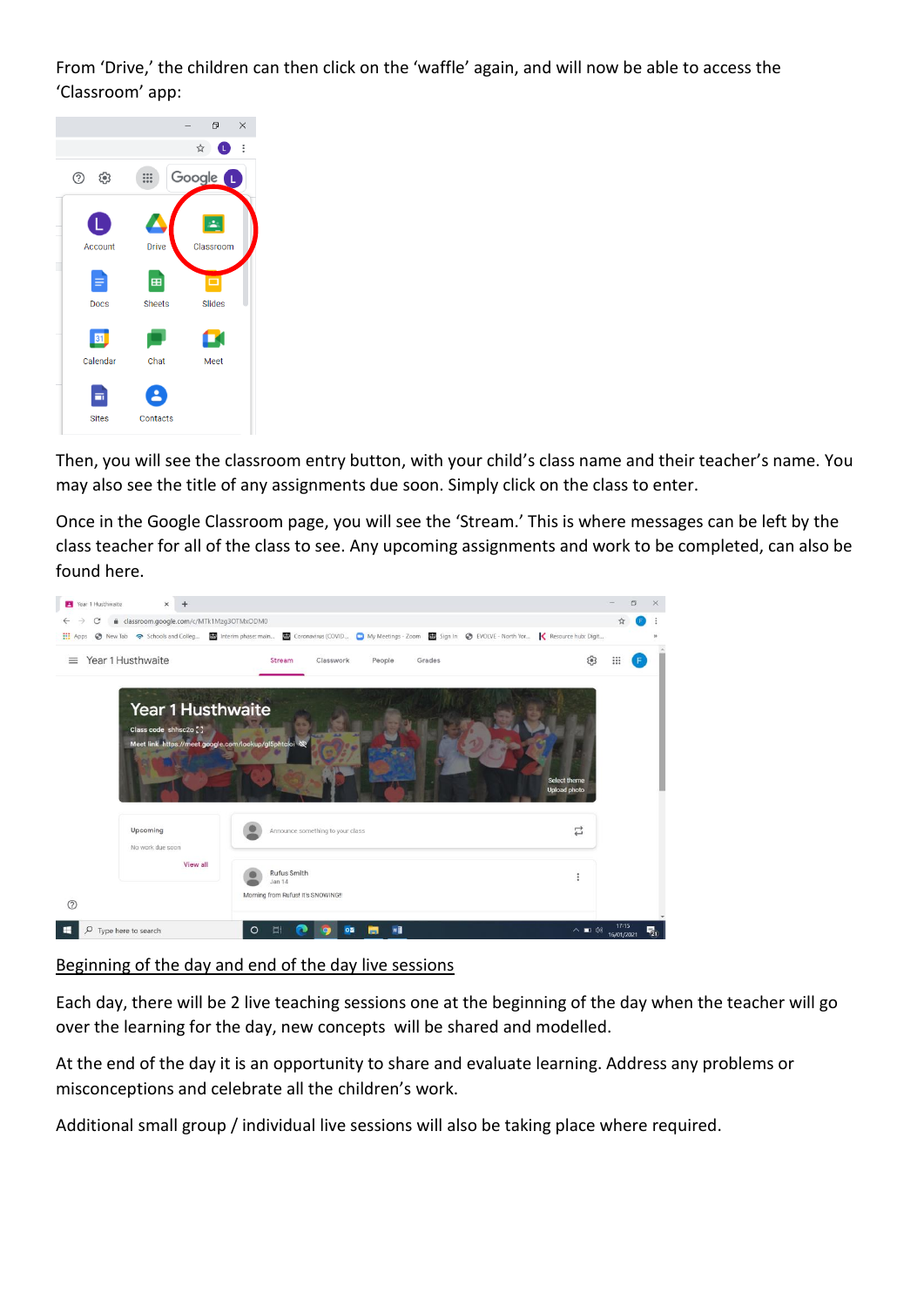

Ask to join T<sup>+</sup> Present To join a "meet" simply click on the link provided to you by your child's teacher.

It should look a bit like this:<https://meet.google.com/abc-defg-hij>

Press "Ask to join"



Check you have your camera and microphone on. Both should be black if on.

On a Friday Miss Bennett's Celebration Assembly Zoom is the end of the day/week live meeting.

## Pre-recorded short lessons or stories/class texts

Recordings can be directly viewed to support learning. Children can pause, rewind and play the recorded lessons to be able to get the most out of them. In Class 1 and Byland, children will also be able to access a pre-recorded story.

Independently led activities. Older children will be set assignments that they can then send to their teachers and will receive feedback on.

The details and resources for any independently led activities can also be found in your child's class. Older children can add to the 'stream,' and should click on an assignment to get more information about it: A list of any work due soon will appear here.

| Class 3<br>$=$                                                                                                                                                 | $\mathbf{}$                                                                                                                                |
|----------------------------------------------------------------------------------------------------------------------------------------------------------------|--------------------------------------------------------------------------------------------------------------------------------------------|
| <b>Example Assignment</b><br>圓<br>Louise Rayner · 12:17 PM<br>Instructions will appear in this section.<br><b>Class comments</b>                               | Your work<br><b>Assigned</b><br>E<br>Due Jan 8, 2021, 3:30 PM<br>$\times$<br>Google Docs<br>+ Add or create<br><b>Turn</b> in              |
| Instructions for the activity will<br>appear here, as well as any file they<br>need to complete (such as Google<br>Docs, the equivalent of Microsoft<br>Word.) | <b>Private comments</b><br>$\Rightarrow$<br>Add private comment<br>Your child can directly message the<br>class teacher about a particular |

piece of work, here. No other children can see the 'private comments.'

Once the work is complete, they should click **'Turn in'** to send it to the teacher. **Without clicking this, the work is not submitted.**

If needed, the teacher can re-submit any work which needs editing and improving. This can be a normal part of the process in some lessons, so please do not worry if your child is asked to add more information or change something.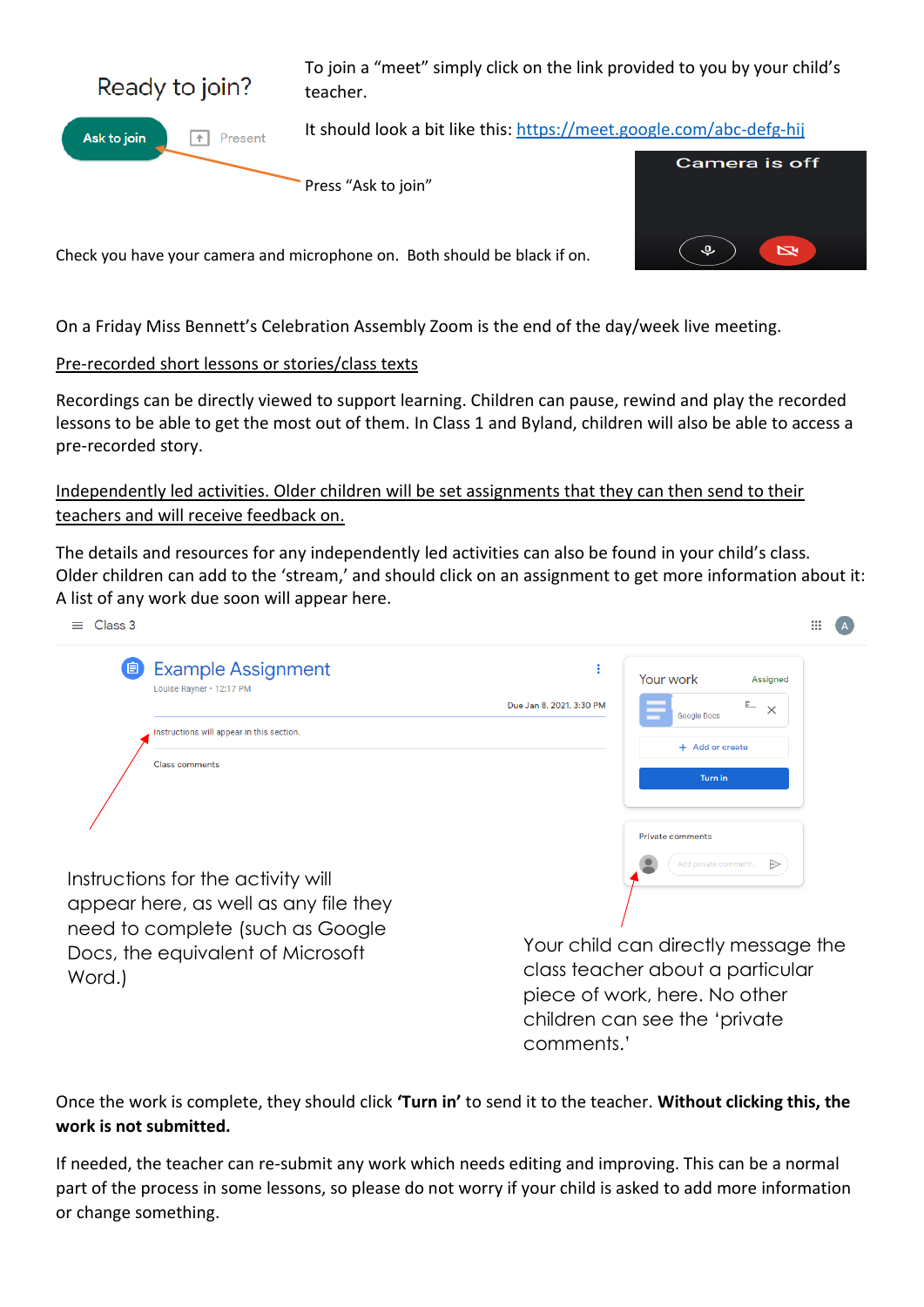## Adding a text box

For maths, we will often use White Rose Maths materials to support learning. At present you cannot type directly onto these. You will therefore need to add a text box onto the PowerPoints so that you can type onto them.

When you have opened the assignment, have read the question and you understand what to do, click



Type in your answer.

Google Classroom 'How to…' video clips will also be available to support parents on our school website Remote Learning Page.

## **FAQs**

#### What happens if my child doesn't have access to a suitable device?

If your child has either no access to a device, or only a parent/carer's mobile phone and we have been made aware via the Digital device survey last term, then we will have been in touch with you to offer you a device if available.

Please let us know as soon as possible if your situation has changed or that you are struggling so that we can continue to prioritise the equipment to those most in need.

#### What equipment do we need?

A suitable device (not a mobile phone,) to access the internet and be able to clearly watch video clips of no more than 20 minutes long. A sharp pencil, ruler and paper (ideally plain and lined/home learning exercise book, additional books are available in an outside box at both schools, please contact the school office for details.)

Your child should have somewhere quiet and comfortable to work (ideally at a table.)

#### Do I need to print anything out?

No, only if you wish too. Work can be done online or straight into your home learning exercise book.

#### Is the work optional?

No, work set is compulsory for children who are well enough to learn. The government have made it law that children have access to remote learning. Any children not engaging in and trying to complete the remote learning will be followed up by the class teacher and/ headteacher. We legally have to set 3 hours a day for KS1 and 4 hours for KS2. Apart from live lessons, it is obviously up to you to decide on a daily work timetable that fits in with your individual family circumstances – children love routine! We expect the work to be carried out to the same high standards as in school and to be submitted, when required, by the deadline set by the teacher. Not all activities set will be on Google Classroom as practical work and outdoor learning is important. All daily set activities/ tasks should also be supplemented with reading aloud to develop fluency, spelling practise and times table practise.

#### What if my child is on the special educational needs register?